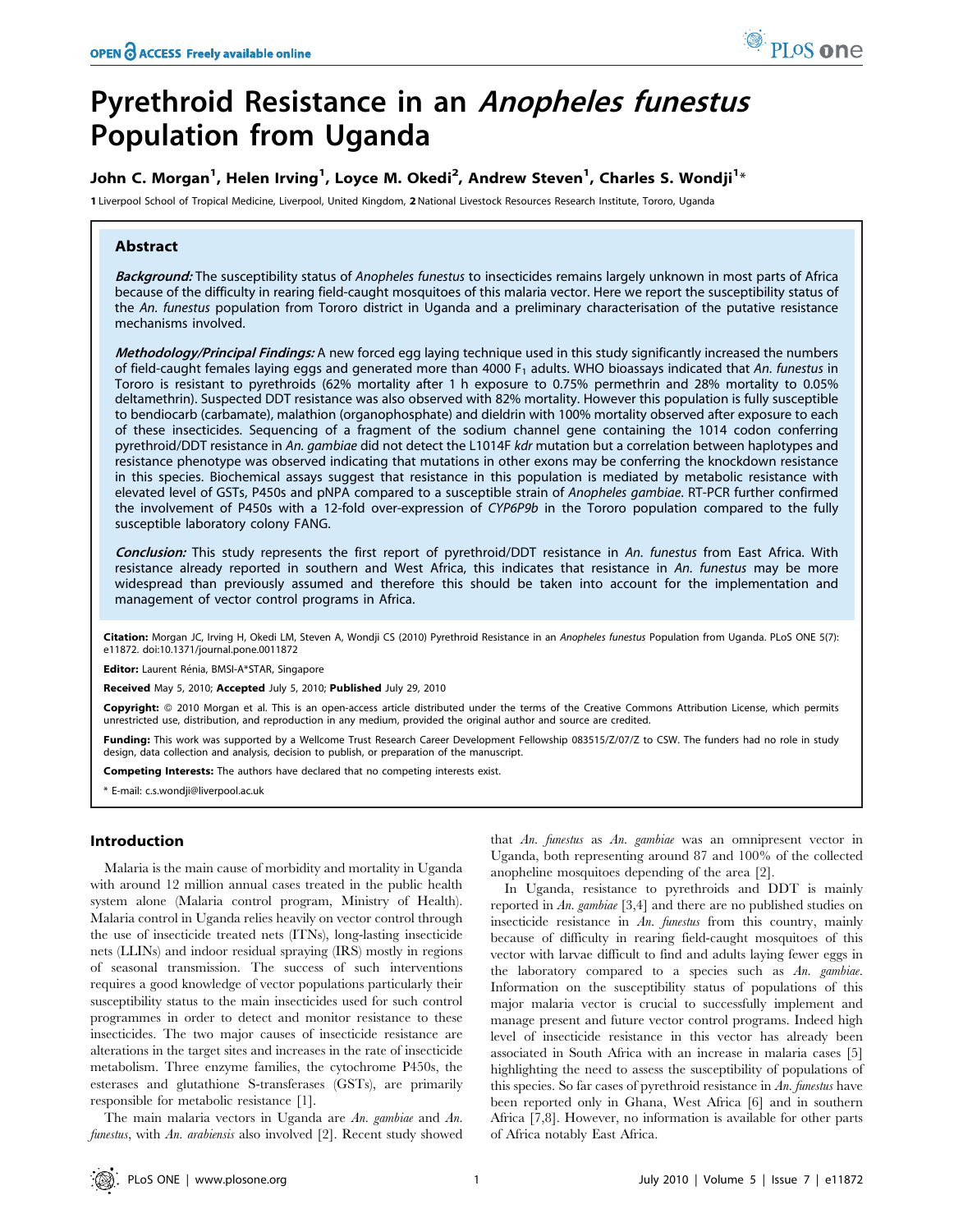We therefore undertook a study on the insecticide susceptibility status of An. funestus from Tororo district in Eastern Uganda. A preliminary characterisation of the major resistance mechanisms was also conducted.

## Materials and Methods

#### Area of study and mosquito collection

Blood fed An. funestus adult females resting indoor were collected in houses between 06 and 12 AM in Tororo District  $(0°45'$  N,  $34°5'E$ ) in Eastern Uganda, an area of high malaria transmission [2]. The collection was carried out in April and November 2009. Blood-fed and gravid mosquitoes resting inside houses were collected using aspirators and torches and immediately transported to the laboratory of the National Livestock Resources Research Institute based in Tororo. A new method was used to induce the females to lay eggs. Briefly, the collected blood fed females were stored in net covered paper cups or in cages and provided with cotton wool moistened with sucrose. They were maintained for 4 to 5 days to allow them to fully reach the gravid stage and were checked daily for survival. The gravid mosquitoes were then gently individually introduced into 1.5 ml Eppendorf tubes containing a 1square cm filter paper inserted into the bottom of the tube. The filter paper was moistened and excess water removed. The cap of the Eppendorf tube was pierced with 3 holes to allow air into the tube. The tubes were checked daily for the presence of eggs. Females that laid eggs were carefully removed from the tubes and transferred into Eppendorf tubes with silica gel. Eggs were stored at room temperature or at  $4^{\circ}$ C for up to 2 days and then sent via courier to the Liverpool School of Tropical Medicine (LSTM) where they were allowed to hatch in small cup and later transferred to larvae bowls for rearing. Apart from 20 families that were reared individually, the egg batches were pooled and reared together. Larvae were comparatively reared in mineral (bottled) and distilled water and fed abundantly with TetraminTM baby fish food every day. Water of each larvae bowl was changed every two days to reduce the mortality. The  $F_1$  adults generated were randomly mixed in cages for subsequent experiments.

## PCR-species identification

All females used for individual oviposition were morphologically identified as belonging to the funestus group according to the key of [9]. A PCR was carried out using the protocol of [10] to confirm that all females that laid eggs were An. funestus s.s.

#### Insecticide susceptibility assays

Insecticide susceptibility assays were carried out using 2–5 dayold  $F_1$  adults from both individual and pooled families following the WHO protocol [11]. Around 20–25 mosquitoes per tube were exposed to insecticide-impregnated filter paper for 1 h and then transferred to a clean holding tube supplied with 10% sugar and mortality was determined 24 h later. We tested the following insecticides: the pyrethroids permethrin (0.75%), and deltamethrin  $(0.05\%)$ ; the carbamate bendiocarb  $(0.01)$ ; the organophosphate malathion (5%) and the organochlorines DDT (4%) and dieldrin  $(4\%)$ .

## PBO synergist study

As P450 monooxygenases have previously been involved in pyrethroid resistance in An. funestus [12,13] their potential involvement in the resistance was assessed in the Tororo population using PBO (piperonyl butoxide), an inhibitor of P450s activity [14]. The synergist PBO effect was analysed in combination with 0.75% permethrin. 100 female mosquitoes were

pre-exposed to 4% PBO paper for 1 h and immediately exposed to 0.75% permethrin for 1 h. Final mortality was assessed after 24 h and compared to the results obtained without PBO.

#### Biochemical assay

Biochemical assays based on the methods described by Penilla et al (1998) [15] were carried out using 50 female adults aged between 1 to 3 days from the Tororo mixed  $F_1$  mosquito sample. The An. gambiae kisumu strain [16] was used as the susceptible control sample since no susceptible strain from An. funestus was available, as done previously by Casimiro et al (2006, 2007) [8,17]. The following enzyme assays were carried out: glutathione-Stransferase (GST), altered acetylcholinesterase (AChE), esterase assays (pNPA rate reaction,  $\alpha$  and  $\beta$  esterases) and monooxygenases (P450s). We used a two-sample t-test to compare the results of the biochemical assays between the susceptible strain (Kisumu) and the field samples from Tororo following an adjustment for total protein content.

## Sodium channel gene sequencing for detection of kdr mutation

A fragment of the sodium channel gene spanning the 1014 codon associated with knockdown resistance (kdr) in An. gambiae [18,19] was amplified and sequenced in pyrethroid/DDT resistant and susceptible mosquitoes from Tororo in order to detect any mutation associated with pyrethroid/DDT resistance. DNA was extracted using the LIVAK method [20] and amplified using primers Kdrfun-F GTT CAA TGA AGC CCC TCA AA and Kdrfun-R CCG AAA TTT GAC AAA AGC AAA. The PCR was carried out using 10 pmol of each primers and 30 ng of genomic DNA as template in  $25 \mu l$  reactions containing 1X Kapa Taq buffer, 0.2 mM dNTPs, 1.5 mM MgCl<sub>2</sub>, 1U Kapa Taq (Kapa biosystems). The cycle parameters were: 1 cycle at  $95^{\circ}$ C for 5 min; 35 cycles of 94 $^{\circ}$ C for 30 s, 57 $^{\circ}$ C for 30 s and elongation at 72 $^{\circ}$ C for 1 min; followed by 1 cycle at  $72^{\circ}$ C for 10 min. Sequences were aligned using ClustalW [21] while haplotypes reconstruction and polymorphism analysis were done using DnaSP v5.0 [22].

#### Transcription profiling of candidate P450 genes

We carried out a RT-PCR analysis of mosquitoes for each copy of two duplicated P450 genes (CYP6P9a, CYP6P9b, CYP6P4a, CYP6P4b) previously found to be associated with pyrethroid resistance in a laboratory resistant strain originating from southern Mozambique (FUMOZ-R) [13] in order to see if they were also over-expressed in the Ugandan field samples. The Superscript III kit (Invitrogen) was used to assess the expression ratio of each gene relative to the ribosomal SP7 (RSP7) housekeeping gene. RNA was extracted using the Picopure RNA isolation kit (Arcturus) from three batches of 10 permethrin resistant females and 3 batches of 10 permethrin resistant males from the An. funestus population of Tororo. The same was done for the susceptible laboratory (FANG) strain. The primers used are presented in Table 1. RSP7 primers were designed using the An. gambiae sequence AGAP010592-RA. The RT-PCR was carried out in duplex (candidate gene  $+ RSP7$ ) using 10 pmol of each primers and 25 ng RNA as template in 15 ml reactions containing 2X reaction buffer, 1U Superscript enzyme mix (SSIII Platinum Tag Mix). The cycle parameters were: 1 cycle at  $55^{\circ}$ C for 30 min and  $94^{\circ}$ C for 2 min followed by 30 cycles of 94 $^{\circ}$ C for 15 s, 58 $^{\circ}$ C for 30 s and elongation at 68 $^{\circ}$ C for 1 min; followed by 1 cycle at  $68^{\circ}$ C for 5 min. The relative expression of each gene was quantified using the GeneTools software from the SynGene gel picture system and normalised against the RSP7 expression.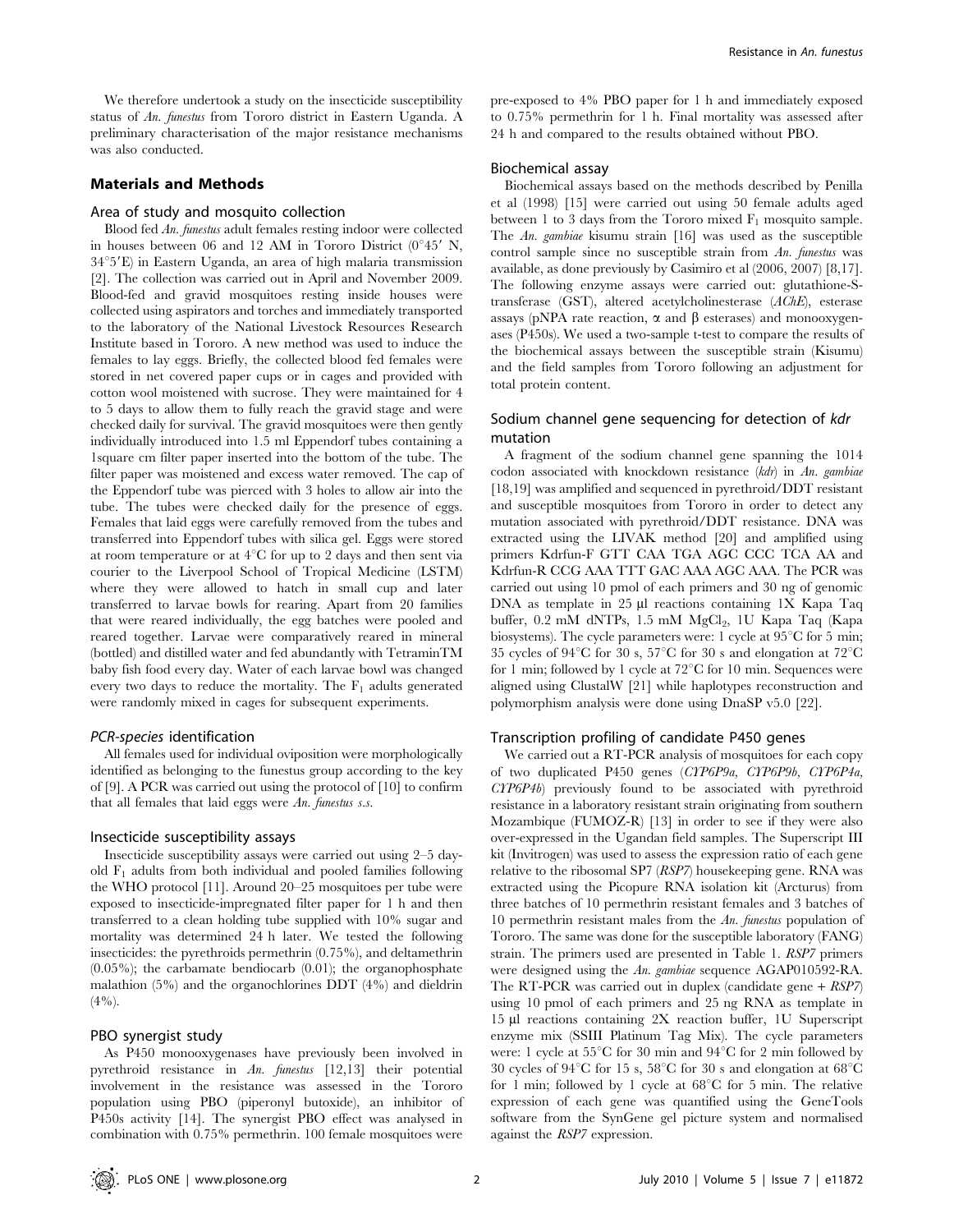| Genes          | Forward sequence (5'-3')                                                                     | Reverse sequence (5'-3')          | <b>Expected size</b> |
|----------------|----------------------------------------------------------------------------------------------|-----------------------------------|----------------------|
| CYP6P9a        | ATGTGATAAACG AAACACTTCGCAA common<br>to both CYP6P9 copies and spanning the unique intron    | <b>TTTATTATAGATTGGAAG TATCTCA</b> | $453$ bp             |
| <b>CYP6P9b</b> |                                                                                              | TACAAAAACCCCTTCCGC TGCACC         | 471 bp               |
| CYP6P4a        | ATGTGATCAACGAAA CTCTACGCAAAT (common<br>to both CYP6P4 copies and spanning the unique intron | CGTTTCCATGGAATTACA TTTTCTG        | $503$ bp             |
| <b>CYP6P4b</b> |                                                                                              | ACAATCATTATACCACAC ATCTGAC        | 502 bp               |
| <b>RSP7</b>    | AGAACCAGCAGACCA CCATC                                                                        | <b>GCTGCAAACTTCGGCTATTC</b>       | $186$ bp             |

doi:10.1371/journal.pone.0011872.t001

## Results

## Mosquito collection

A total of 1500 indoor-resting Anopheles mosquitoes were collected inside houses in Tororo over a 2 week period in April and another two weeks in November 2009. Around 700 were morphologically identified as belonging to the An. funestus group, 750 were identified as belonging to the An. gambiae complex and the remaining 50 to other Anopheles species.

#### Mosquito rearing

From the 300 oviposition Eppendorf tubes set up with individual gravid An. funestus females, around 230 egg batches were obtained for combined April and November collections. These eggs were transported to Liverpool where they were successfully reared to the adult stage. Larvae reared in mineral (bottled) water grew quicker and look fitter than those reared in distilled water as seen recently for the rearing of  $An.$  funestus larvae from Mozambique [23]. The rearing time from egg to adult was 16 days and more than 4000  $F_1$  adult mosquitoes were obtained. The results from the PCR-species identification confirmed that all the females that laid eggs were An. funestus s.s.

#### Susceptibility tests

Bioassays carried out using randomly mixed  $F_1$  individuals generated from the 230 egg batches, indicated that the An. funestus population from Tororo was resistant to both type I and type II pyrethroids. Indeed, a mortality rate of 62% was recorded when female An. funestus were exposed to 0.75% permethrin, type I pyrethroid, while a mortality rate of 79% was observed for males (Table 2). A higher resistance level was observed after 1 h exposure to 0.05% deltamethrin (type II pyrethroid) with a mortality of only 28% observed for females and 65% for males.

A suspected resistance to DDT was also observed in the Tororo population of An. funestus but at a lower level than for pyrethroids, with a mortality rate of 82% for females and 89% for males after 1 h exposure to 4% DDT (Table 2).

No resistance was observed for bendiocarb (carbamate), malathion (organophosphate) and dieldrin (organochlorine) with 100% mortality at 1 h exposure for respectively 0.01% bendiocarb, 5% malathion and 4% dieldrin (Table 2).

A mortality of 90% was observed when 100 females were preexposed to 4% PBO and later immediately exposed to 0.75% permethrin indicating that P450 monooxygenases are playing a major role in the pyrethroid resistance mechanism of this Tororo An. funestus population.

## Biochemical assay results

A moderately significant increase in esterase activity was observed with the substrate pNPA in the Tororo population compared to the Kisumu susceptible strain  $(P = 0.031)$  (Figure 1A, Table 3). No significant difference was observed with either  $\alpha$  and  $\beta$ -Naphthyl acetate substrates or in the percentage of AChE inhibition by propuxur (Figure 1B, Table 3).

A significant increase in the level of GST activity was observed in the Tororo population compared to the susceptible Kisumu strain with mean CDNB levels 3.47-fold higher in the Tororo population  $(P<0.001)$  (Figure 1C, Table 3).

Increased level of monooxygenases (2.35 fold) were also detected in the Tororo population compared to the Kisumu strain  $(P<0.05)$  (Figure 1D, Table 3). These results suggest that a metabolic resistance mechanism is operating in the Tororo population.

#### Transcription profiling of candidate P450 genes

The 2.35-fold increased in the level of monooxygenases observed above led us to analyse the Tororo population for the expression levels of two duplicated P450 genes recently associated with pyrethroid resistance in FUMOZ-R, a pyrethroid resistant laboratory strain [13]. The semi-quantitative amplification of the two copies of CYP6P9 and CYP6P4 showed that only CYP6P9b, was over-expressed in the Tororo population for both males and females (Figure 2A). CYP6P4b was not expressed but amplified from genomic DNA while despite several attempts and change of primers CYP6P9a as well as CYP6P4a was never amplified even from genomic DNA suggesting

| <b>Table 2.</b> WHO susceptibility test results on 2-5 day old $F_1$ An. |  |
|--------------------------------------------------------------------------|--|
| funestus from Tororo.                                                    |  |

|                           | <b>Females</b> |                     | <b>Males</b> |                     | Total |                   |
|---------------------------|----------------|---------------------|--------------|---------------------|-------|-------------------|
|                           | n              | $\%$<br>mortality n |              | $\%$<br>mortality n |       | $\%$<br>mortality |
| Permethrin (0.75%)        | 577            | $62 + 3.6$          | 394          | $79 + 4.1$          | 971   | $69 + 3.7$        |
| Deltamethrin (0.05%)      | 137            | $28 + 4.4$          | 52           | $65 + 5.7$          | 189   | $39 + 4.9$        |
| DDT (4%)                  | 137            | $82 + 5.6$          | 53           | $89 + 6.5$          | 190   | $83.6 \pm 6.1$    |
| Bendiocarb (0.01%)        | 85             | $100 \pm 0$         | 50           | $100 \pm 0$         | 135   | $100 \pm 0$       |
| Dieldrin (4%)             | 50             | $100 \pm 0$         | nd           | nd                  | 50    | $100 \pm 0$       |
| Malathion (5%)            | 50             | $100 \pm 0$         | nd           | nd                  | 50    | $100 \pm 0$       |
| PBO+Permethrin<br>(0.75%) | 101            | $90 + 3.2$          | nd           | nd                  | 101   | $90 + 3.2$        |

nd; not done

doi:10.1371/journal.pone.0011872.t002

 $\mathbf{I}$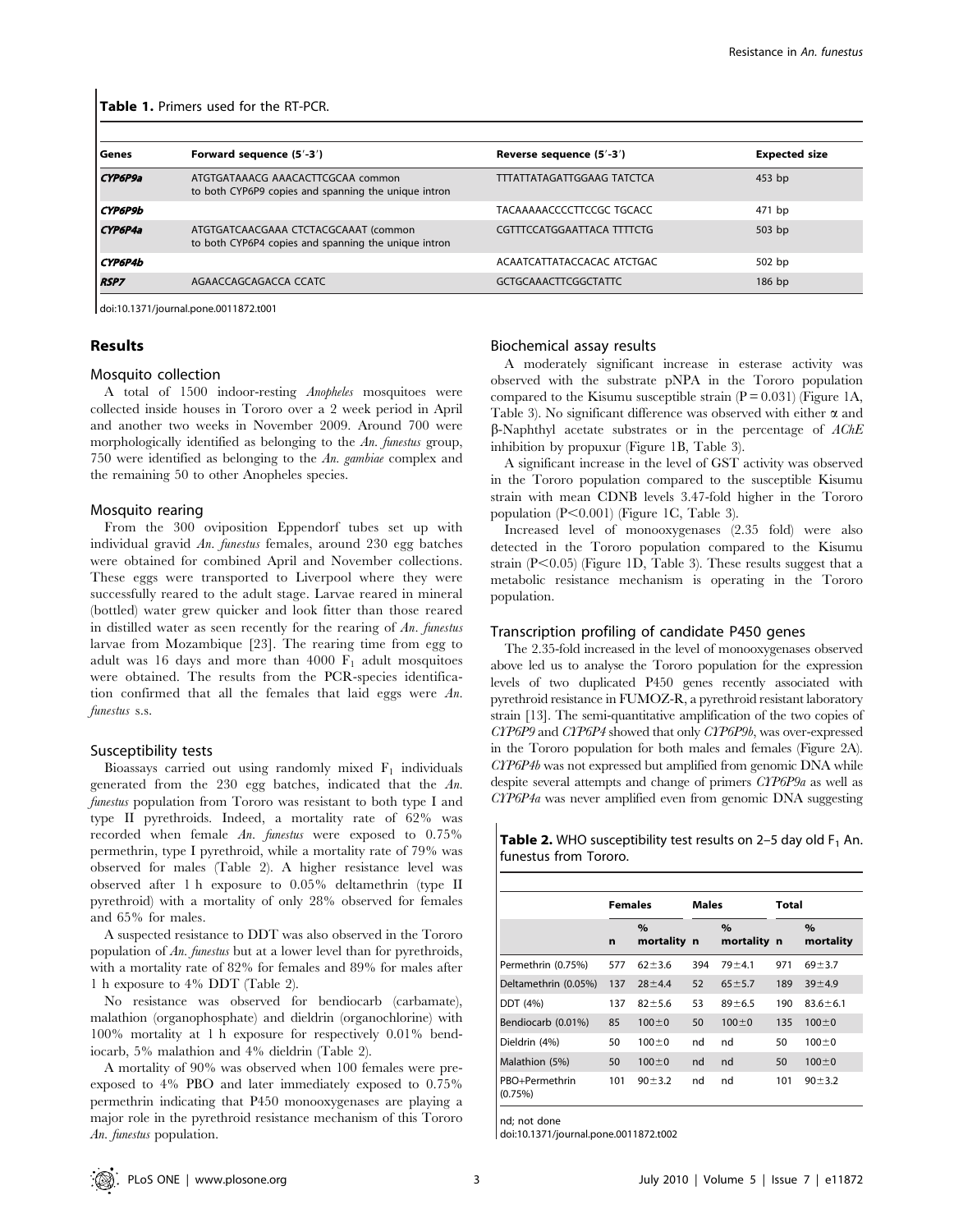

Figure 1. Box plots of results from biochemical assays. The median activity of the An. funestus population of Tororo compared with the An. gambiae Kisumu reference strain is shown by a horizontal bar; the box denotes the upper and lower quartiles. The vertical lines show the full range of the data set; (A) Range of esterase activity with the substrate p-nitrophenyl acetate; (B) Acetylcholinesterase inhibition ranges. (C); Range of GST activity. (D) Estimated levels of cytochrome P450s (representing monooxygenase activity). doi:10.1371/journal.pone.0011872.g001

Table 3. Comparisons of average values for a range of biochemical assays between  $F_1$  adult progeny An. funestus from Tororo populations and the An. gambiae Kisumu insecticide-susceptible reference strain.

|                    | Mean<br>Tororo    | Mean<br>Kisumu  | Fold<br>change | P value |
|--------------------|-------------------|-----------------|----------------|---------|
| pNPA               | 0.036             | 0.0126          | 2.8            | 0.031   |
| α-Naphthyl acetate | 8.33 $10^{-05}$   | 3.68 $10^{-05}$ |                |         |
| β-Naphthyl acetate | $1.75$ $10^{-05}$ | 5.03 $10^{-05}$ |                |         |
| P450               | 0.0094            | 0.004           | 2.35           | 0.02    |
| GST                | 0.056             | 0.0161          | 3.47           | 0.001   |
| <b>AChE</b>        | 78.2              | 72.4            |                |         |

doi:10.1371/journal.pone.0011872.t003

that copies of these genes may not be present in Tororo population. Overall, the CYP6P9b copy is 12 times over-expressed in females from Tororo compared to females of the susceptible FANG strain and 11 times for the males (Figure 2B).

## Sequencing of a fragment of sodium channel gene spanning the 1014 codon

We amplified and sequenced a 994 bp fragment of the voltagegated sodium channel (VGSC) gene. A total of nineteen Tororo An. funestus specimens were sequenced (5 DDT resistant mosquitoes, 8 permethrin resistant and 6 susceptible mosquitoes). A 917 bp sequence from this fragment was aligned between all individuals spanning 649 bp from intron 19, the entire exon 20 containing the 1014 codon (210 bp) and 59 bp in intron 20. The summary of the polymorphism of this fragment is presented in Table 4. Twenty one polymorphic sites were observed with 7 transitions and 14 transversions. No polymorphic site was observed in exon 20 meaning that no mutation was observed at the 1014 codon often associated with resistance in other insects.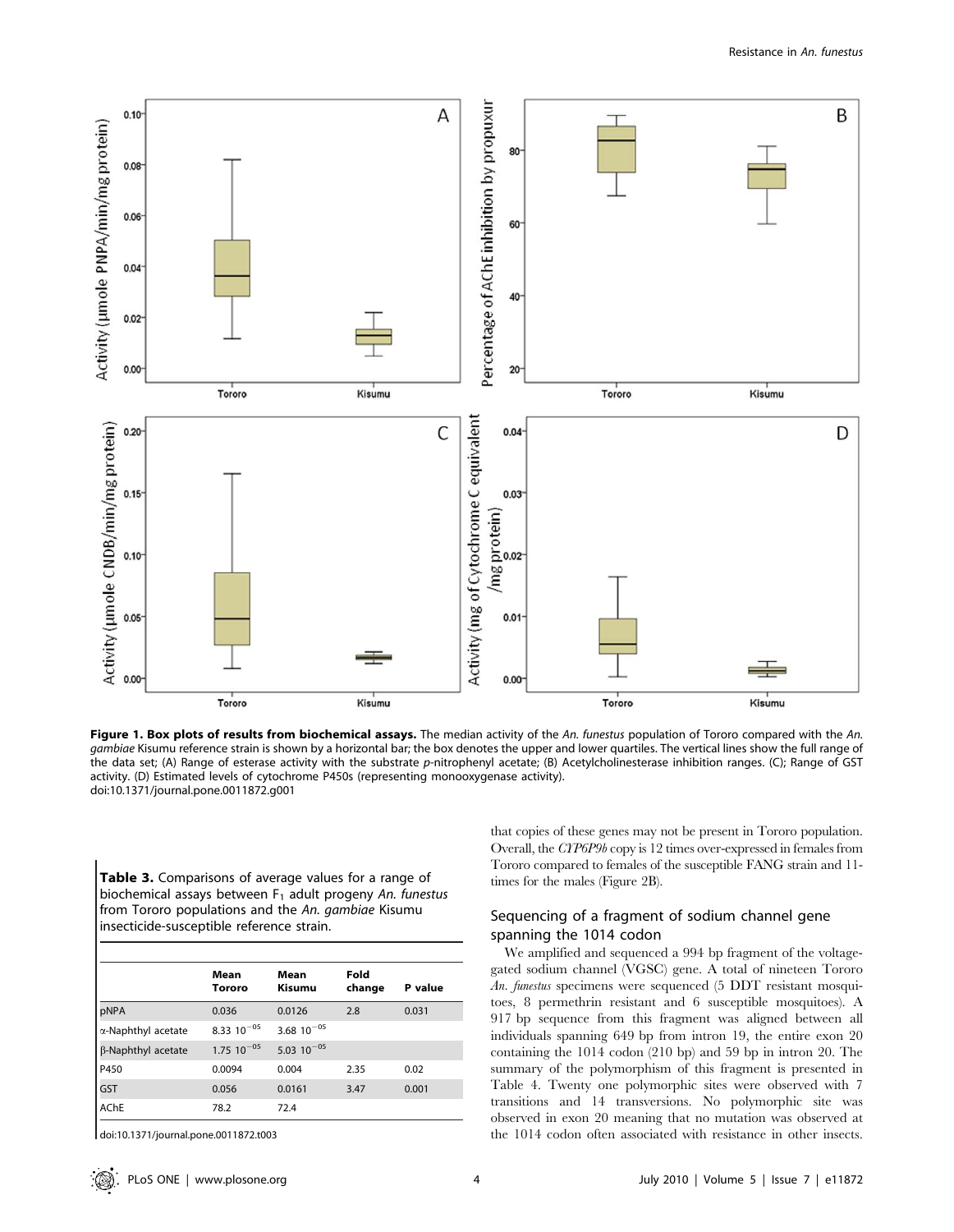



Figure 2. Transcription profile of candidate genes in the Tororo population. A) RT-PCR gel of both copies of CYP6P9. B) Comparison of the patterns of gene expression of CYP6P9b between the resistant field sample of Tororo and the laboratory susceptible strain FANG. The normalised expression ratio of CYP6P9b against RSP7 gene is represented on the vertical axis. doi:10.1371/journal.pone.0011872.g002

The amino acid sequence of exon 20 was 100% identical to that previously reported in other An. funestus samples [6,24]. 18 haplotypes were observed in total (8 for susceptible and 12 for resistant, with 2 haplotypes in common) (Figure 3) and have been submitted to Genbank (Accession number HM193720- HM193437).

However, despite the lack of polymorphism in Exon 20, there are some indications of a correlation between the haplotypes and the resistance phenotype. Firstly, lower nucleotide  $(\pi)$  and haplotype diversities (h) were observed for resistant mosquitoes despite having a bigger sample size (0.0033 vs 0.0043 and 0.84 vs 0.894 for  $\pi$  and h respectively). Secondly, a higher proportion of singleton haplotypes is observed in susceptible (50%) than resistant 35% despite the bigger sample size for resistant mosquitoes. Thirdly, only 2 haplotypes out of 18 are shared between resistant and susceptible mosquitoes with the most common haplotypes for resistant and susceptible not share at all between the two phenotypes. Overall, there are two haplotypes (R7 and R14) shared by 57% of resistant individuals not present in the susceptible ones while there is one haplotype (S1) shared by 33% of susceptible individuals that is not represented in resistant ones (Figure 4). This analysis suggests a reduced genetic diversity in resistant mosquitoes potentially due to a selection associated with a mutation conferring resistance.

#### Discussion

In this study, we assessed the susceptibility of an An. funestus population from Eastern Uganda against different insecticides and investigated the potential resistance mechanisms. This study has been significantly facilitated by the forced-egg laying method to generate high number of field mosquitoes for this species. An. funestus larvae are generally difficult to rear and therefore collection of field mosquitoes mostly relies on collecting bloodfed or gravid indoor resting females that are left to lay eggs. But quite often egg production from these field caught females is very low and limits the amount of bioassays that could be carried out to assess the susceptibility of populations of this malaria vector to insecticides or to carry out other genetic studies. The new method of forced-egg laying described here has been very successful in generating abundant  $F_1$  adult mosquitoes and has made possible the extensive assessment of the susceptibility status of this population against several insecticides. We hypothesise that the success of this method could be due to the stress caused to gravid female mosquitoes by the confinement in the tiny space of 1.5 ml tubes. Because this method of forced-egg laying is easy to implement, this represents a significant progress in working on field samples of this important malaria vector and should contribute to easily characterise this vector across Africa as it is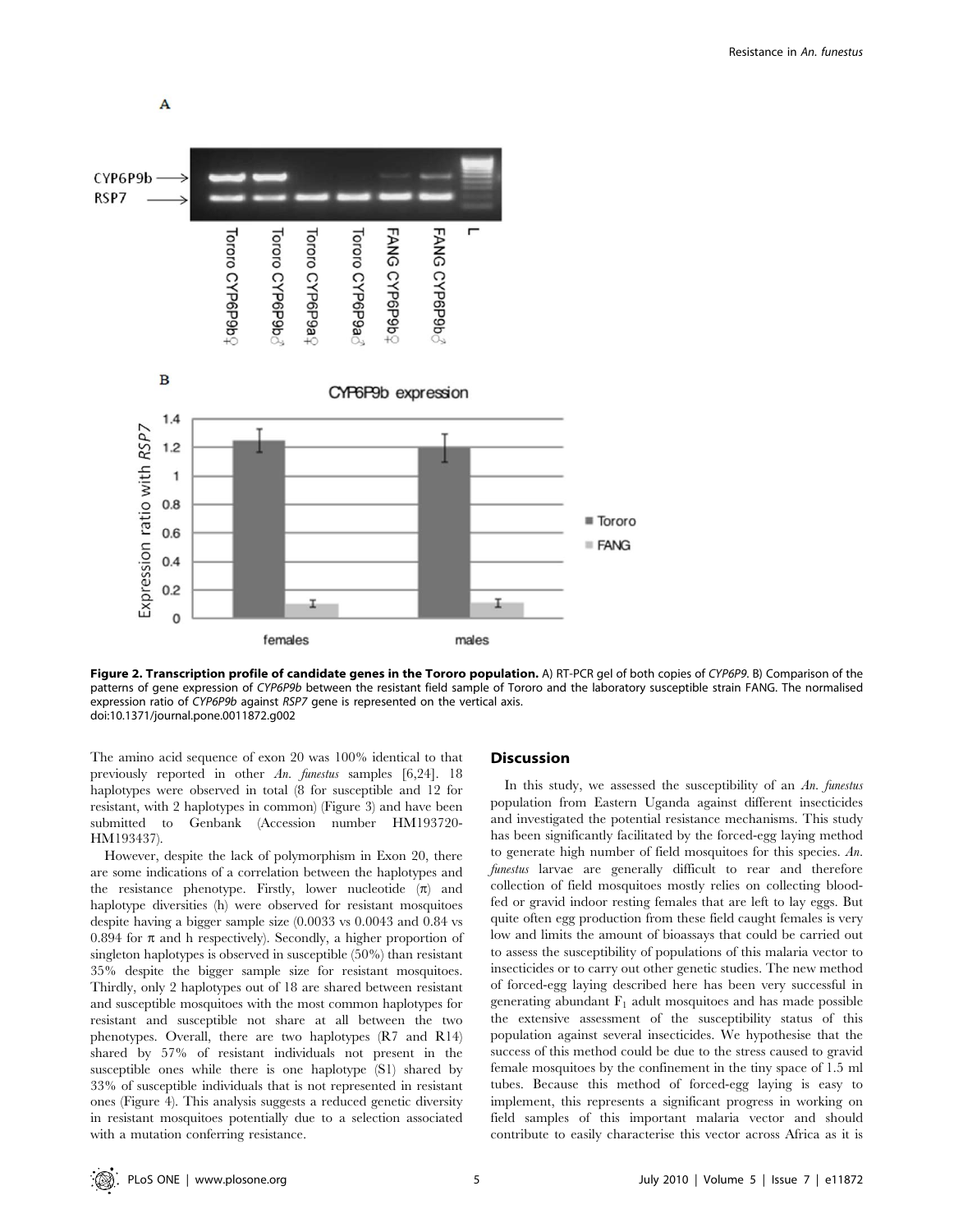Table 4. Summary statistics for polymorphism at the sodium channel gene in susceptible and resistant An. funestus from Tororo, Uganda.

| <b>Samples</b>     | N  | н  | s  | Ts | Tv | Single-tons |            | h          | $\pi$ (k)      |
|--------------------|----|----|----|----|----|-------------|------------|------------|----------------|
| <b>Susceptible</b> | 12 | 8  | 13 |    | 6  | 6           | 33.3% (S1) | 8 (0.894)  | 0.0043(3.939)  |
| <b>Resistant</b>   | 26 | 12 | 14 |    |    |             | 30.7% (R7) | 12 (0.84)  | 0.0033(3.025)  |
| Total              | 38 | 18 | 21 |    | 14 | 10          | 21% (R7)   | 18 (0.912) | 0.00377(3.455) |

N, number of sequences (2n); H, number of haplotypes (with 2 haplotypes in common); S, number of polymorphic sites; Ts, transition substitution; Tv, transversion substitution; F, frequency of the most common haplotype; h, Number of haplotypes (haplotype diversity);  $\pi$ , nucleotide diversity (k = mean number of nucleotide differences).

doi:10.1371/journal.pone.0011872.t004

done for field populations of An. gambiae. However, for studies carried out using such  $F_1$  adults to be informative, it is important that the  $F_1$  adults generated by this method are representative of

|                |                | 111122444455555555588                                 |
|----------------|----------------|-------------------------------------------------------|
| Н              | N              | 567925047935556666779                                 |
|                |                | 898605485421582479564                                 |
| S1             | 4              | CACGCATAGTTGACTTCCGGC                                 |
| S <sub>2</sub> | 1              | .G. T. C. T. C.                                       |
| S <sub>3</sub> | 1              | $TG \ldots T \ldots C \ldots \ldots C.$               |
| R <sub>4</sub> | 1              | . T C A                                               |
| R <sub>5</sub> | 1              | $\ldots$ C. $\ldots$ . C. $\ldots$ . T. C.            |
| R6             | 1              | $\ldots$ C. $\ldots$ . C. $\ldots$ . T. $\ldots$      |
| R <sub>7</sub> | 8              | $.G. \ldots G. \ldots G. \ldots G.T. G$               |
| $*8$           | $\overline{4}$ | . C. TA. .                                            |
| R <sub>9</sub> | 1              |                                                       |
| $*10$          | $\overline{c}$ | $.G. \ldots \ldots \ldots C \ldots \ldots T \ldots C$ |
| R11            | 1              | . C T . C .                                           |
| R12            | 1              | .GA. C GT . C .                                       |
| S13            | 1              |                                                       |
| R14            | 7              |                                                       |
| S15            | 1              | .GA.TTC                                               |
| S16            | $\mathbf{1}$   | .G. T. C. . A. T. C.                                  |
| R17            | 1              |                                                       |
| R18            | $\mathbf{1}$   | $.G. \ldots \ldots \ldots C \ldots \ldots G \ldots$   |
|                |                | S**R*SRSSRSSRSRRR***R                                 |

Figure 3. Schematic representation of haplotypes (H) of the 917 bp portion of the Voltage-gated sodium channel gene (VGSC) observed in the Tororo population. Only polymorphic sites are shown and these are numbered from the beginning of the 917 bp sequence. Dots mean identity with the first sequence. A number has been given to each haplotype preceded by the letter R or S if it is unique to the resistant or susceptible sample respectively. In case of a shared haplotype, the number is preceded by an asterisk. The column (N) indicates the number of individuals sharing the haplotype. Below the list of haplotypes, R or S indicates the positions that are polymorphic in the resistant or susceptible mosquitoes respectively, while an asterisk marks a position polymorphic in both phenotypes. doi:10.1371/journal.pone.0011872.g003

the general population. For this purpose, the bias due to family effects should be minimised. To achieve that in this study, we pooled the egg batches and reared them together and the  $F_1$ adults were also randomly mixed in cages for subsequent experiments such as bioassays and biochemical assays. Samples for sequencing were taken from those alive or dead after bioassays. Therefore, we are confident that the potential impact of family effects was minimal on our results. This is further supported by the similarity of the bioassays results we obtained for both April and November collections. Analysis carried out by [25] using a non-linear regression model to infer genetic diversity estimates in large natural populations (such as An. funestus) from finite sample sizes (such as field collected females) have shown that a sample size of  $N = 50$  is sufficient to capture most of the genetic diversity of the population and with egg batches from more than 200 females, the sample size of this study adequately reflect the An. funestus population of Tororo. Therefore, we will recommend using egg batches from around 50 randomly fieldcaught females to indeed reduce the family effect on results from  $F_1$  adults.

Resistance to both types I and II of pyrethroids was observed in An. funestus population of Tororo. It is the first time that such resistance is reported in an An. funestus population from East Africa. So far pyrethroid resistance in An. funestus was reported in populations from southern Africa in Mozambique and South Africa [5,7,8] and in Ghana in West Africa [6]. The observation of this resistance in other region of Africa may indicate that more  $An$ . funestus populations are resistant to pyrethroids than previously thought. Indeed, this species was so far considered as been mainly susceptible with the exception of few areas [26]. Probably the difficulty in obtaining large sample size of this mosquito may have prevented to assess the extent of the resistance problem in this species.

The pattern of pyrethroid resistance in An. funestus could be different to that of An. gambiae since we observed a higher frequency of deltamethrin resistance (type II pyrethroid) than against permethrin (type I pyrethroid) which is the contrary observed in An. gambiae populations of the same area [3]. Such higher frequency of deltamethrin resistance in An. funestus has been also observed in Mozambique [23]. This difference between the two species may be due to the underlying mechanisms of resistance which is mainly metabolic for An. funestus while An. gambiae exhibits both target-site (kdr) and metabolic resistance.

Moderate resistance to DDT was also observed in Tororo population of An. funestus. It is not the first case of multiple resistances in a population of An. funestus. Such multiple resistances have been already observed in An. funestus populations from Mozambique and Ghana [6,8] with pyrethroid/carbamate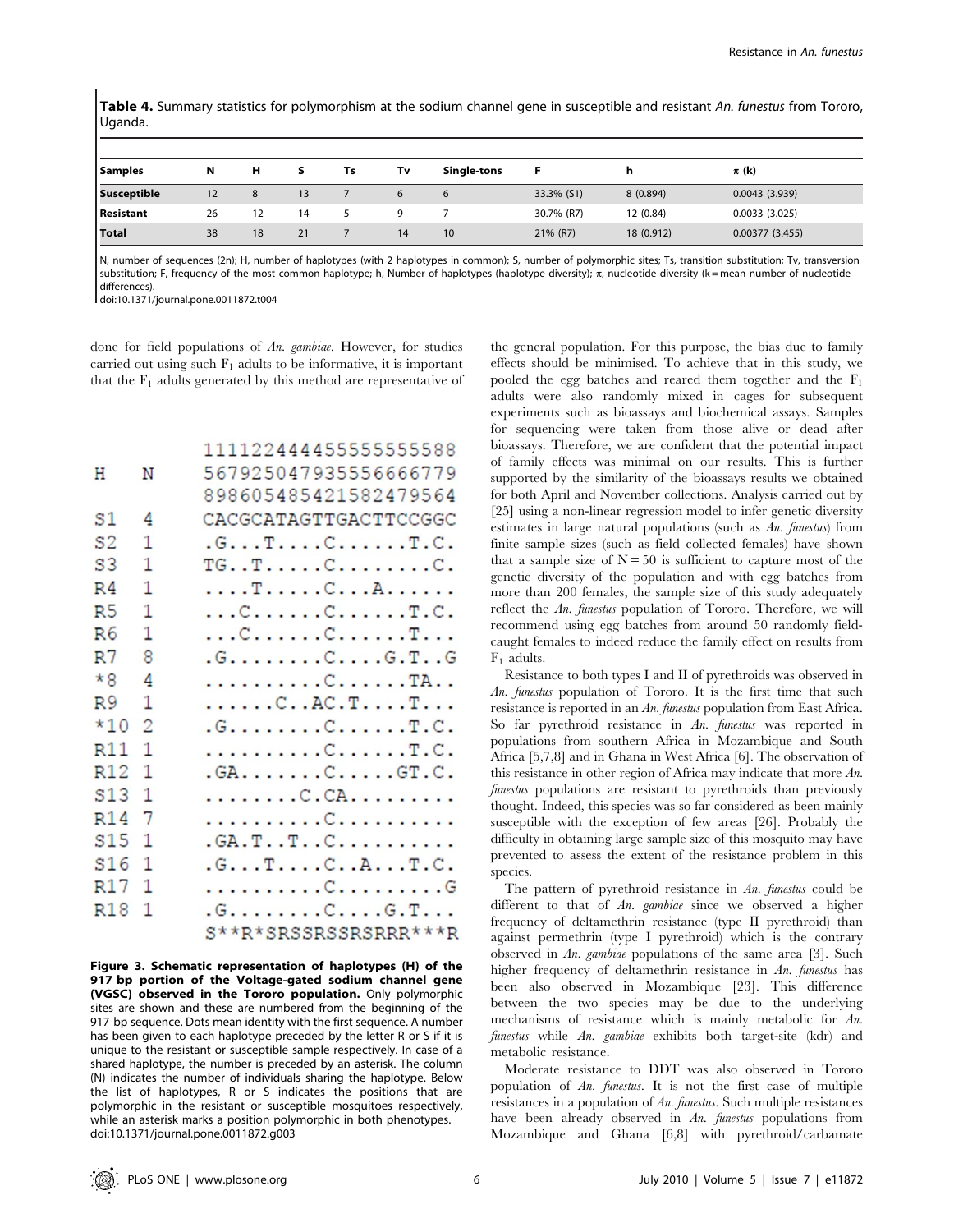

Figure 4. Distribution of the sodium channel gene haplotypes between susceptible and resistant mosquitoes from Tororo. doi:10.1371/journal.pone.0011872.g004

resistance in Mozambique and pyrethroid/DDT/carbamate in Ghana. It remains to be established if cross-resistance mechanisms could be acting in these populations and could explain the multiple resistance observed. It has been suggested that a cross-resistance mechanism was acting in Mozambique to confer resistance to pyrethroids and carbamates through P450 mono-oxygenases [7]. Cross resistance between DDT and pyrethroids is often mainly conferred by kdr mutations in other mosquitoes such as  $An$ . gambiae or Cx quinquefasciatus [18,19]. No mutations at the kdr locus were detected in An. funestus in Uganda. However, a correlation was observed between the haplotypes of a fragment of the sodium channel gene and the resistance phenotype. This is an indication that although no mutation has been found at the 1014 codon in exon 20, it is likely that one or more mutations located in other exons of the Voltage-gated sodium channel (VGSC) gene may be conferring the knockdown resistance in the An. funestus population of Tororo. Therefore, more exons should be sequenced particularly those where other mutations have previously been associated with knockdown resistance in other insects such as the exons 19 and 21 [27]. Another difference observed between resistant and susceptible samples was that most polymorphic sites present only in resistant mosquitoes were heterozygotes suggesting that if a kdr mutation was present in this population, it may still be predominantly heterozygote. However, more individuals should also been sequenced to confirmed the correlation observed in this study.

PBO synergistic study as well as results from biochemical assays and RT-PCR all indicate that resistance to pyrethroids and DDT observed in Tororo is mainly conferred by a metabolic resistance mechanism with P450 monooxygenases probably playing a major role as seen already in Mozambique [7,8]. But the fact that 10% still survived after PBO pre-exposure indicates that other gene families than P450 monooxygenases may also be also involved. The elevated GST activity observed in Tororo compared to the

susceptible sample suggests that GSTs are one of these other gene families involved in this resistance. They could particularly be active against DDT as shown in An. gambiae where  $GST_{e}2$  has been shown to be the main DDT metaboliser [20]. The absence of CYP6P9 and CYP6P4 duplication in An. funestus population of Tororo suggests a difference in the resistance mechanisms with the population from Mozambique where these two P450 genes are both duplicated and associated with pyrethroid resistance. Such difference highlights the need to analyse An. funestus populations across the whole Africa in order to fully characterise mechanisms conferring these resistances.

The source of selection responsible of this pyrethroid/DDT resistance remains to be elucidated. However because high level of resistance is also observed in An. gambiae from the same area [3], it is possible that the resistance exhibited by  $An.$  funestus has a common origin to that seen in An. gambiae.

#### Conclusion

The detection of resistance to pyrethroids and DDT in An. funestus from Tororo calls for further studies to be carried out to establish the geographic distribution of this resistance across Africa and an assessment of its impact on malaria control programs.

## Acknowledgments

We thank Dr Hilary Ranson and two anonymous reviewers for helpful comments on previous versions of this manuscript. We also thank Dr Lizette Koekemoer for providing the sample from the FANG strain.

#### Author Contributions

Conceived and designed the experiments: CSW. Performed the experiments: JCM HI AS CSW. Analyzed the data: CSW. Contributed reagents/materials/analysis tools: LMO. Wrote the paper: CSW.